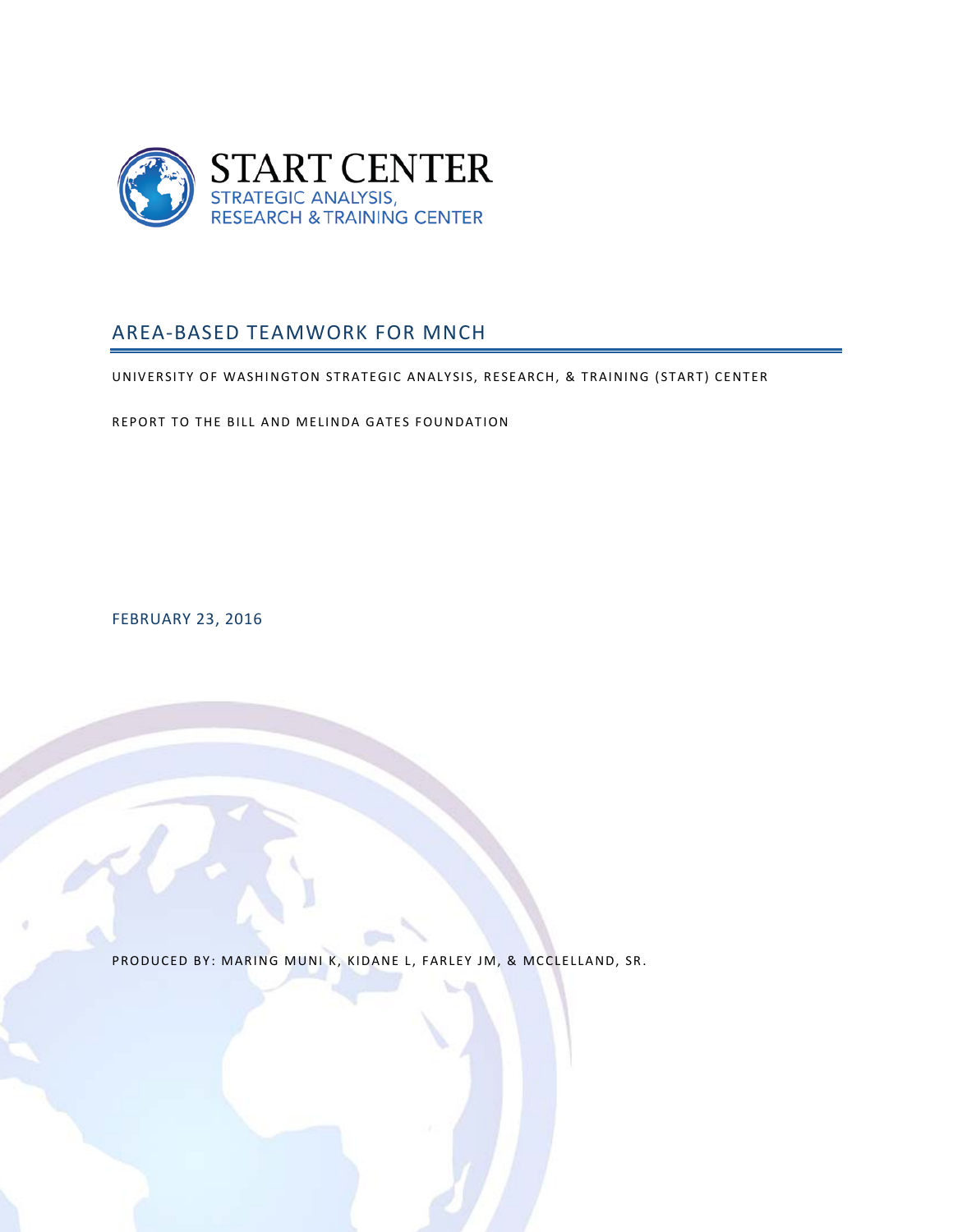### <span id="page-1-0"></span>EXECUTIVE SUMMARY

The START Center at the University of Washington received a work order (Appendix 1) from the maternal, newborn, and child health (MNCH) team at the Bill & Melinda Gates Foundation (the Foundation) in October 2015. The objective of the work order was to review the existing literature on area-based teamwork for MNCH or inter-facility collaboration and to identify areas of critical gaps in the literature to better understand potential for impact to help shape future investments in this area. Areabased teamwork denotes the systematic interaction between primary health centers (PHCs) or smaller hospitals with hospitals at the district or provincial level. A "district or provincial hospital," in this case, would be defined as a hospital where comprehensive emergency obstetric and newborn care (CEmONC) is consistently provided. PHCs, on the other hand, typically provide primary health care and basic emergency obstetric and newborn care (BEmONC) services. Complicated EmONC cases from PHCs and smaller hospitals are referred to the district hospital. Systematic interaction between district hospitals and peripheral facilities is typically achieved through mechanisms such as regular meetings to share experiences, mentoring and supervision visits by district hospital staff to peripheral units, and interactive workshops to identify gaps and develop action plans to address common problems.

In response to the work order, the START team took a three-pronged approach to review and identify existing evidence on area-based teamwork for MNCH. The first approach involved search of the peerreviewed literature primarily in PubMed using search terms such as "MNCH and inter-facility collaboration" and "improvement collaborative and MNCH." Limited literature was identified this way. Thus, after consultation with the Foundation, the search was expanded to include area-based teamwork in non-MNCH health areas, as well as inter-facility collaboration at other levels of the health system. The second approach included a search of the grey literature for publicly available reports by global health non-profit organizations. This search was performed in Google Scholar. The third and final approach used by the START team was a review of articles identified from a database created by Doctor Alex Rowe at the US Centers for Disease Control and Prevention (CDC). In total, the START team conducted a preliminary review on 348 articles and reports. From these, the team selected 46 articles that met the scope of the work order for full review and analysis.

Of the 46 articles reviewed, 40 focused on MNCH while 6 focused on non-MNCH areas mainly HIV, malaria, and tuberculosis (TB). The annotated bibliography included as an Excel file with this report, provides a full list of these articles. The majority of the articles came from studies conducted in sub-Saharan Africa (24 articles) and Asia (14 articles). Study designs detailed in these articles included cluster-randomized controlled trials, quasi-experimental, observational, and descriptive designs. Following review and analyses of the articles, the START team developed a framework for categorizing the interventions described in the studies. The framework categorized interventions as relational, technological, or infrastructural. Relational interventions focused on promoting systematic interactions among health staff in order to improve MNCH outcomes. These included interactive workshops, regular meetings to share ideas and experiences, trainings, and regular supportive supervision and coaching visits. Technological interventions focused on the use on mHealth strategies such as SMS-based platforms, hotlines, and warmlines to connect various levels of the health system in order to improve MNCH outcomes. Infrastructural interventions focused on infrastructure changes such as improved roads, renovation of health facilities, and availability of ambulance services to improve MNCH outcomes. Most studies either used relational interventions in isolation (24 studies), or relational interventions combined with technological or infrastructural interventions (15 studies). This bias towards relational

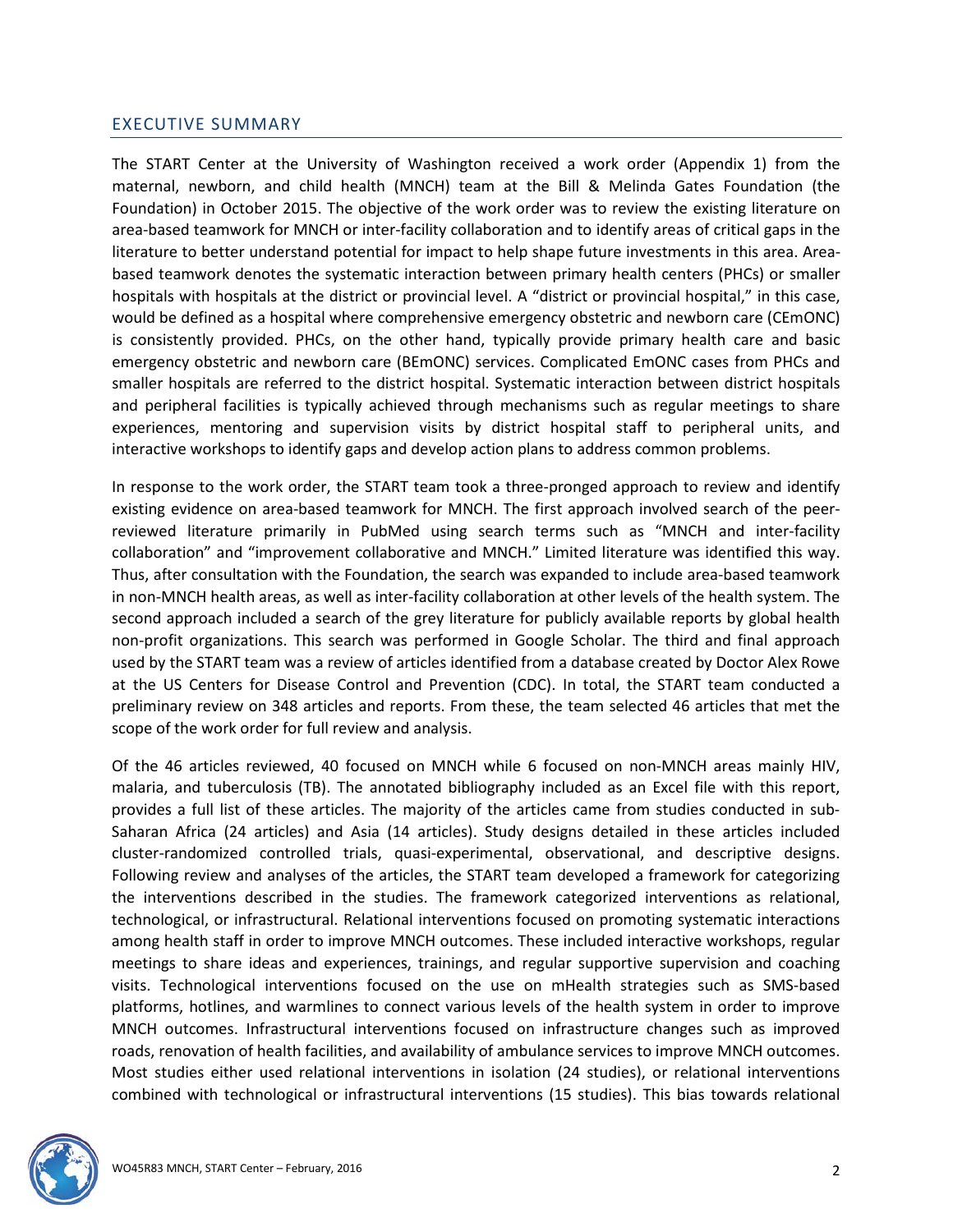interventions was not a surprising finding, as our search was primarily focused on identifying relational interventions.

In the studies reviewed, relational interventions, both alone and in combination with other interventions, often led to improved MNCH outcomes. For example Bhutta et al. reported a reduction in neonatal mortality from 57.3 per 1000 live births to 41.3 per 1000 live births, as well as an increase in facility-based deliveries from 18% to 30%, following the introduction of a relational intervention. Their intervention involved training of lady health workers and traditional birth attendants on essential maternal and newborn care and on linkage and referral of pregnancy complications to nearby health facilities.

In terms of the levels of inter-facility collaboration, we found that there was limited research published in the peer-reviewed or grey literature on systematic linkages between the PHC and the district hospital levels. Only 2-3 studies specifically focused on this level of collaboration. The majority of studies focused on linkages starting at the community level, with traditional birth attendants (TBAs) and community health workers (CHWs) playing an important role in the identification and referral of pregnancy complications to nearby health facilities. The levels of collaborations identified from the studies reviewed included community to the PHC level, community to the PHC to the district/provincial hospital level, PHC to district/provincial hospital level, and collaboration at the same level (e.g. hospital to hospital). In nearly all cases, interventions to improve linkages between different levels of the health system or across the same level of the health system led to improved MNCH outcomes, as discussed in the findings section below.

In summary, only the studies by Mwaniki et al. and McCaw-Binns et al. specifically addressed interfacility collaboration between the PHC and district hospital levels. The majority of the evidence we identified came from interventions where area-based teamwork for MNCH started at the community level, with TBAs and/or CHWs playing an important role. Specifically, these community-level providers were utilized to identify danger signs and promptly refer pregnancy complications to facilities where CEmONC services were available. These studies have shown that improving relational linkages between TBAs/CHWs and health facilities can strengthen referral systems and improve MNCH outcomes. However, the paucity of literature available for studies focusing on area-based collaboration between primary and secondary health facility levels exclusively makes it difficult to conclude whether similar interventions would have comparable effects on MNCH outcomes. This is an area to assess in future research. Going forward, it may be necessary to explore Delphi approaches to complement the information compiled from this effort.

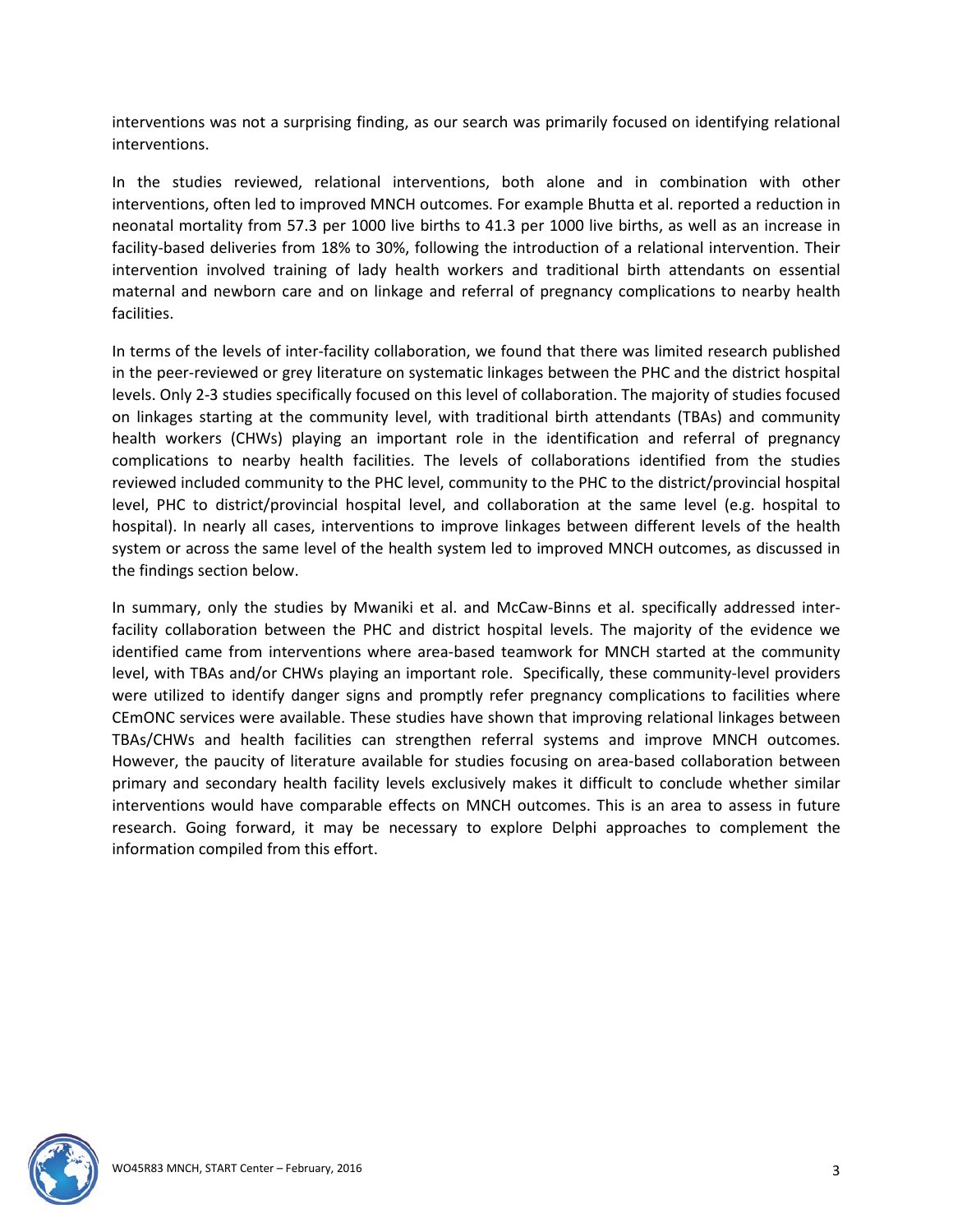#### <span id="page-3-0"></span>PURPOSE

This report summarizes work conducted by the University of Washington START team in response to a work order on area-based teamwork for MNCH from the Bill and Melinda Gates Foundation.

The report contains the following sections:

- 1) Introduction—summary of the Foundation request
- 2) Methods—START team approach
- 3) Findings—results organized thematically around the components of relational, technology, and infrastructure
- 4) Strengths and limitations—of the approaches by the START team
- 5) Conclusions
- 6) References

# TABLE OF CONTENTS

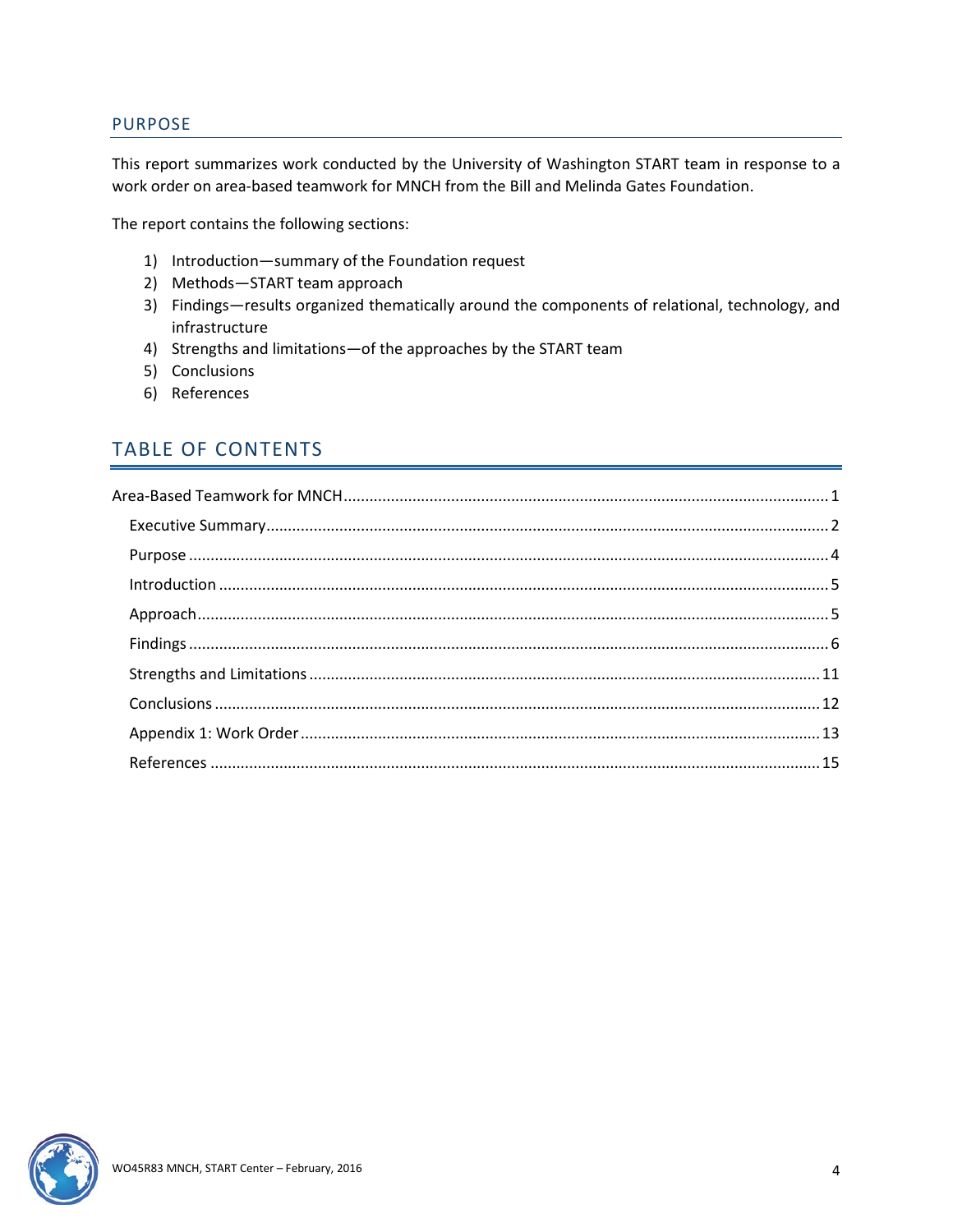# <span id="page-4-0"></span>INTRODUCTION

The University of Washington START Center received a work order from the maternal, newborn, and child health (MNCH) team at the Bill & Melinda Gates Foundation (the Foundation) to review the literature on area-based teamwork or inter-facility collaboration for MNCH. Area-based teamwork denotes the systematic interaction between primary health centers (PHCs) or smaller hospitals with hospitals at the district or provincial level. A "district or provincial hospital," in this case, would be defined as a hospital where comprehensive emergency obstetric and newborn care (CEmONC) is consistently provided. PHCs typically provide basic primary health care services, but some may provide basic emergency obstetric and newborn care (BEmONC), with complicated EmONC cases referred to the district hospital. The systematic interaction between the district hospital and the peripheral units are maintained through mechanisms such as:

- Regular meetings for mutual feedback and experience sharing
- Coaching and supportive supervision visits by district hospital staff to the peripheral units
- mHealth-based methods for consultation, short trainings, reporting and referral of emergency cases
- Study visits by health center midwives to the district hospital
- Local adaptation of national guidelines and protocols
- Interactive workshops to identify gaps and develop action plans
- Joint trainings involving hospital staff in response to current needs

The MNCH team at the Foundation believes that inter-facility collaboration is a critical factor for improving quality of care in facilities and MNCH outcomes. Several countries that have achieved rapid reductions in their maternal mortality rate (MMR) and neonatal mortality rate (NMR) have health systems that have institutionalized continuous collaboration between the "district hospital," and the peripheral units in their catchment area. However, limited published evidence seems to exist on this topic. To address this perceived gap in the literature, the MNCH team at the Foundation requested that the University of Washington START Center review the literature on this topic. Specifically, the START team sought to identify evidence linking inter-facility collaboration with improved quality of care and MNCH outcomes, and to identify critical gaps in the literature to help shape future research and investment in MNCH.

### <span id="page-4-1"></span>APPROACH

The START team's search strategy consisted of a three-pronged approach to identify literature documenting area-based teamwork to improve MNCH outcomes in low and middle-income countries (LMICs). The preliminary literature search was restricted to the peer-reviewed literature using the PubMed database and search terms involving MNCH and inter-facility collaboration between PHCs and hospitals at the district or provincial level. The search strategy focused on identifying interventions implementing area-based teamwork and strengthening linkages between primary and secondary health facilities to improve MNCH outcomes. Boolean operators linked nested MNCH and equivalent terms with primary and secondary health facility terms and intervention strategies. The START team also implemented a chain-referral strategy culling relevant examples from two meta-analyses examining the efficacy of different MNCH interventions in LMICs.

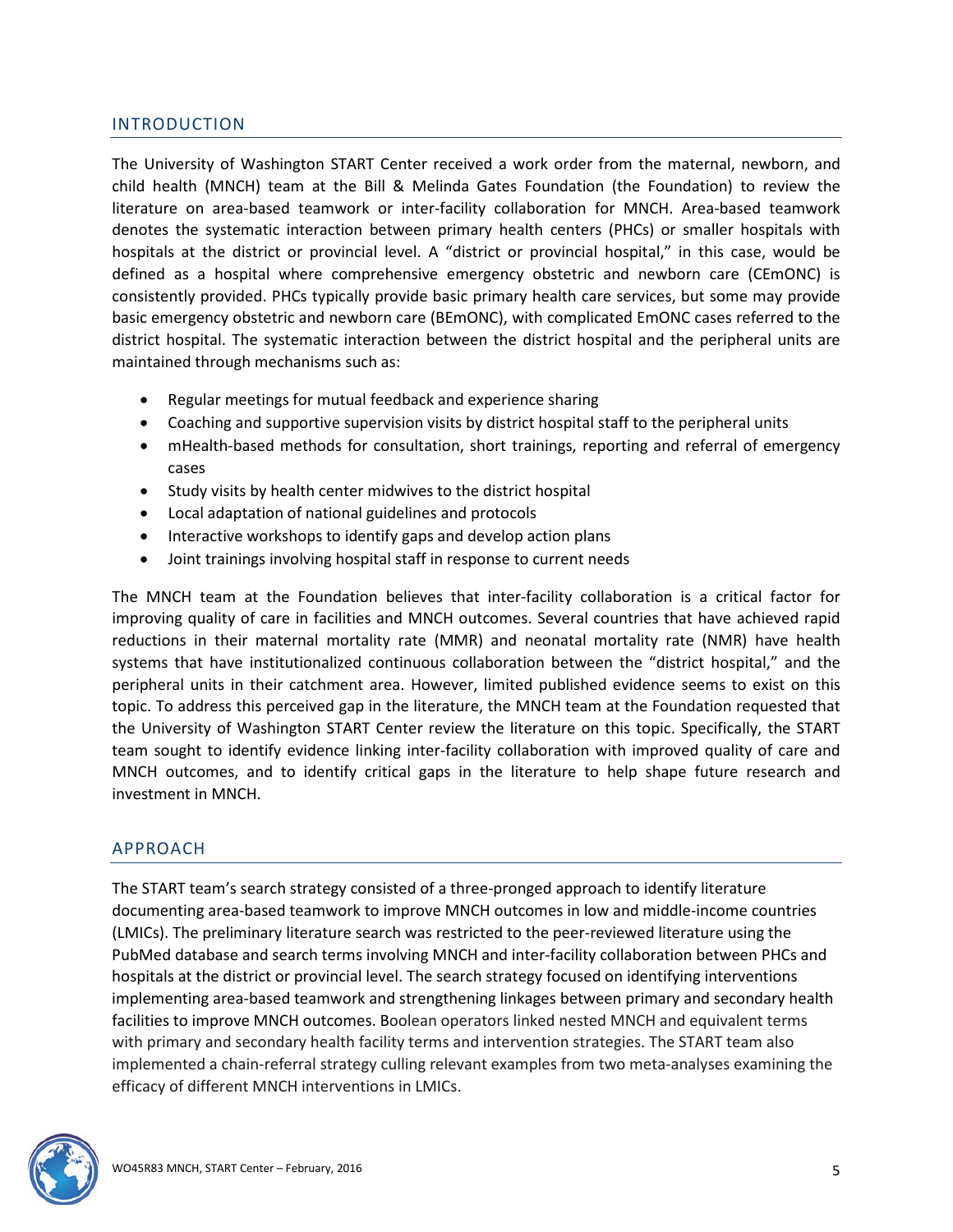Limited literature was identified with these narrow search terms. As a result, following internal discussions among the START team and approval from the Foundation, the search was expanded to include inter-facility collaborations in non-MNCH health areas, the grey literature, and linkages at other levels of the health system. Peer-reviewed examples of inter-facility collaboration in non-MNCH health areas were included as proof of concept of transferable area-based teamwork practices. The START team searched the grey literature for additional examples of area-based teamwork to improve MNCH outcomes. Using Google Scholar, the team searched publicly available reports by global health nonprofit organizations, as well as bilateral and multilateral organizations (e.g. UNICEF and USAID) for examples of area-based teamwork not published in the peer-reviewed literature. Our search found that community health workers (CHWs) and traditional birth attendants (TBAs) were often targeted to improve referral and linkage from the community to primary and secondary health facilities. As a result, we expanded the scope of our search to include examples of area-based teamwork between the community, primary, and secondary health system levels.

The START team also utilized a database created by a team led by Dr. Alex Rowe at the CDC. From this database, we identified additional articles highlighting the role of strategies such as financing and incentives, group problem solving, supervision, and other management techniques as approaches for improving MNCH outcomes. In total, the START team performed a title and abstract review of 348 articles and reports (both peer-reviewed and grey literature). From these, the team selected 46 articles that met the scope of the work order for full review and analysis.

# <span id="page-5-0"></span>FINDINGS

A total of 46 articles (40 focused on MNCH and six focused on non-MNCH areas such as HIV, malaria, and tuberculosis) were selected for full review and analysis (see annotated bibliography for full list of the articles). These articles were selected because they investigated at least one mechanism of interfacility collaboration in relation to an MNCH or non-MNCH outcome. Most articles came from studies conducted in sub-Saharan Africa (24 articles) and Asia (14 articles). Study designs detailed in these articles included cluster-randomized controlled trials, quasi-experimental, observational, and descriptive designs.

Following review and analyses of the articles, the START team developed a framework for categorizing the interventions. The framework categorized interventions as relational, technological, or infrastructural. We also identified mechanisms through which the three components of the framework functioned either in isolation or in combination to facilitate inter-facility collaboration and improved MNCH outcomes. Components of the framework and their associated mechanisms are discussed below.

#### EMERGING THEMES IN MNCH LINKAGES

At each level of the health system along the continuum of care, there are opportunities for prevention and referral. Interventions that result in improved linkages between levels rely on strengthening prevention and referral at each junction. As stated above, our review of the existing literature on areabased teamwork or inter-facility collaboration for MNCH demonstrated that programs and interventions can be broadly categorized as having improvements in one or a combination of three core features (see figure below). These features include:

• Relational improvements of health facilities and health workers across the continuum of care

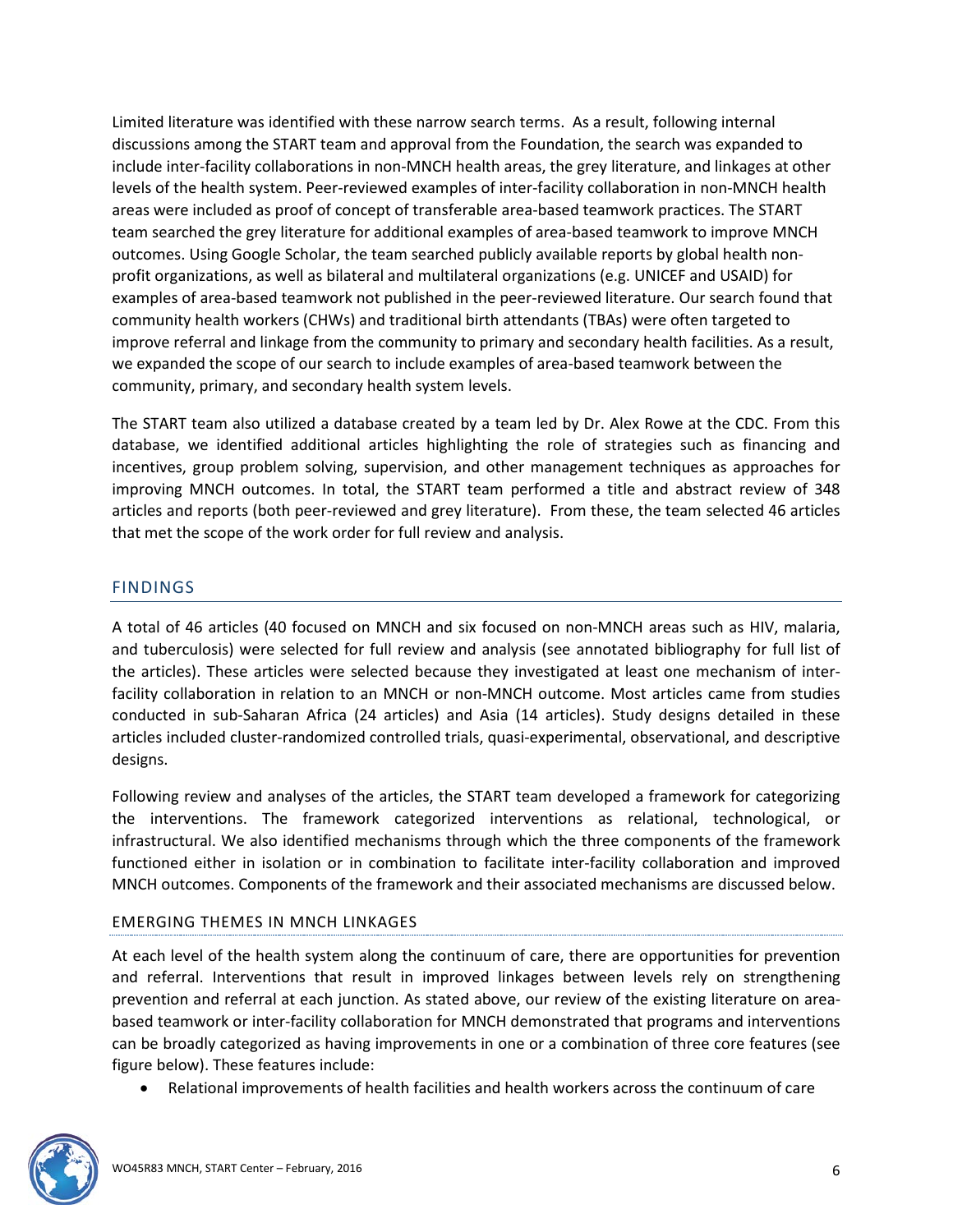- Infrastructural improvements of health facilities and or transport systems
- Technological improvements



#### **Figure 1. Framework for categorizing area-based teamwork strategies for MNCH**

Our goal was to identify relational mechanisms of these programs and interventions, report their results, and evaluate their respective strengths and limitations. In addition to purely relational programs and interventions, we found a considerable number of programs and studies that paired a relational component with an infrastructural component, a technology component, or a combination of all three.

#### RELATIONAL

Relational interventions focused on promoting systematic interactions between health staff to improve MNCH outcomes. They can be characterized as strategies to facilitate collaboration and communication between and within levels of the health system. These interventions included mentorship, supportive supervision and coaching, training, and joint-problem solving. Twenty four of the studies included in our review implemented an intervention or program that fostered inter-facility collaboration through the exclusive use of relational mechanisms. Interventions employing relational linkages primarily focused on quality improvement and management of MNCH services through the use of supportive supervision, mentorship, collaborative planning and improvement, interactive workshops, team building, training (onsite and peer to peer), and performance reviews. For example Mwaniki et al. investigated whether relational mechanisms such as working as a team to identify a common goal, sharing best practices and experiences across facilities through quarterly learning meetings, action planning, and bi-weekly meetings at the facility level, led to increased utilization of antenatal care (ANC) services and facilitybased deliveries. They conducted their study at 21 health facilities (one hospital, 3 health centers, and 17 dispensaries/health posts) in a rural district in Kenya. The investigators found that within three months of implementation of the intervention, the mean number of pregnant mothers completing at least four ANC visits increased from 37% to 64% (p <0.001), and the number of facility-based deliveries increased from 33% to 52% ( $p = 0.012$ ) (1). A similar study in Jamaica evaluated the impact of improvements in service delivery on antenatal eclampsia. Relational strategies used in the study included regular meetings between PHC and hospital staff, clinical mentoring, and provision of guidelines and job aids. McCaw-Binns et al. found that when compared to control health facilities, pregnant women in the intervention facilities were 19% less likely to experience eclampsia (OR 0.19,

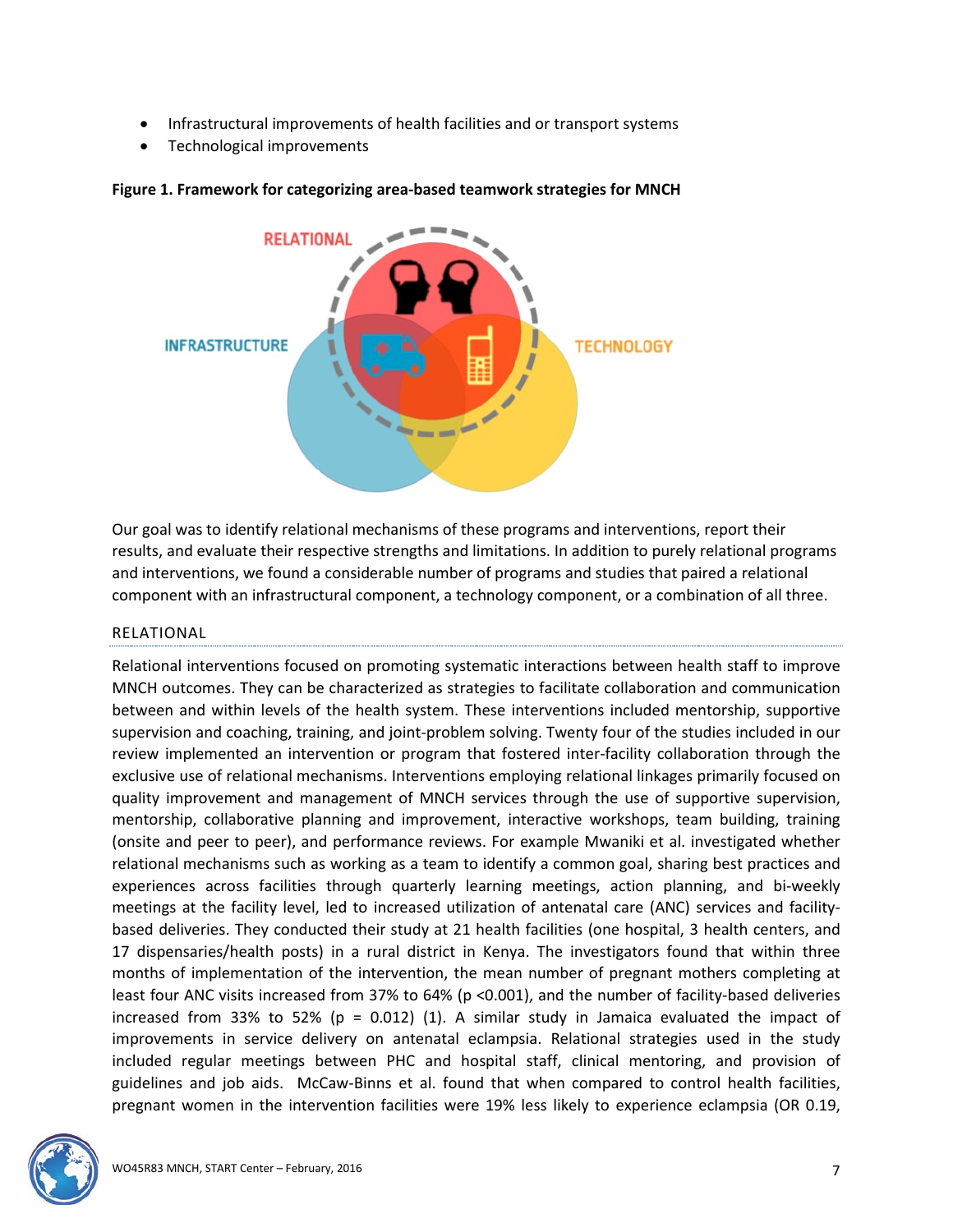95% CI: 0.13-0.27, p <0.001). The investigators reported 50% reduction in the length of hospital stays for mild preeclampsia cases, and 38% decrease in antenatal admissions for preeclampsia in the intervention facilities (2).

#### RELATIONAL AND TECHNOLOGICAL

Among the articles reviewed, one study paired relational linkages with a technological component in an effort to improve MNCH outcomes in rural Rwanda. In their study, Ngabo et al. described an intervention that used mHealth platforms (SMS and hotlines) along with training and supervision of CHWs to facilitate referral and linkage of pregnancy complications from the community to the health facility in a rural district in Rwanda. CHWs were elected village volunteers whose primary activities consisted of identifying pregnant women in their communities, conducting prenatal and postnatal follow up visits, and facilitating deliveries in health facilities. The program included a cascade training approach, coupled with supervision and refresher and feedback sessions, to ensure proper implementation. CHWs received training and supervision from professionals in the health system, and were equipped with mobile phones to serve as liaisons between the community and the ambulance service, health facility staff, district hospital, and tertiary care level. At the end of 12 months, 11,502 pregnancies were monitored through the SMS-based system, and facility-based deliveries increased from 72% to 92% (3).

#### RELATIONAL AND INFRASTRUCTURAL

Ten studies in our review discussed interventions that paired relational methods with improvements in infrastructure in an effort to improve MNCH outcomes. In one case study from Nepal reported by UNICEF, upgrading and expansion of health facilities into birthing and BEmONC centers led to improved access to skilled birth. Interventions included physical upgrades, training of health workers, and interactive workshops at the district and health facility levels to identify gaps and solutions. Upon implementation of the program, the number of delivery facilities that were open 24 hours a day increased from 16 to 201. Ninety five percent (95%) of delivery facilities had at least one skilled birth attendant, and access to delivery sites increased from less than 10% to 36% (4). Another study that utilized both infrastructural and relational strategies to improve MNCH outcomes was conducted by Jokhio et al. in Pakistan. The authors evaluated the efficacy of an intervention that deployed trained TBAs to rural health systems to improve perinatal mortality. In this study, TBAs were integrated into health systems to improve linkages between the community and primary health facilities. TBAs received training from a team of local obstetricians and female paramedics in clean delivery, use and proper disposal of delivery kits, newborn care, and recognition of obstetric and newborn emergencies requiring referral. During the six-month intervention period, obstetricians from a public-sector tertiary care center provided eight rotating clinic outreach sessions to each primary and secondary care facility in the intervention cluster. Compared to control areas, the odds of perinatal death for infants in the intervention clusters were 30% lower (OR: 0.70; 95% CI: 0.59-0.82). The odds of stillbirth and neonatal death also fell by a similar margin in intervention areas (OR: 0.69; 95% CI: 0.57-0.83 and OR: 0.71; 95% CI: 0.62-0.83 respectively). Additionally, the odds of postpartum hemorrhage (OR: 0.61 95% CI: 0.47- 0.79) and puerperal sepsis (OR: 0.17 95% CI: 0.13-0.23) fell by 39% and 83% respectively in the intervention sites. The investigators noted that while referral to emergency obstetric care facilities was greater in the intervention sites, financial barriers to transportation and care may have impeded access to facility-based deliveries (5).

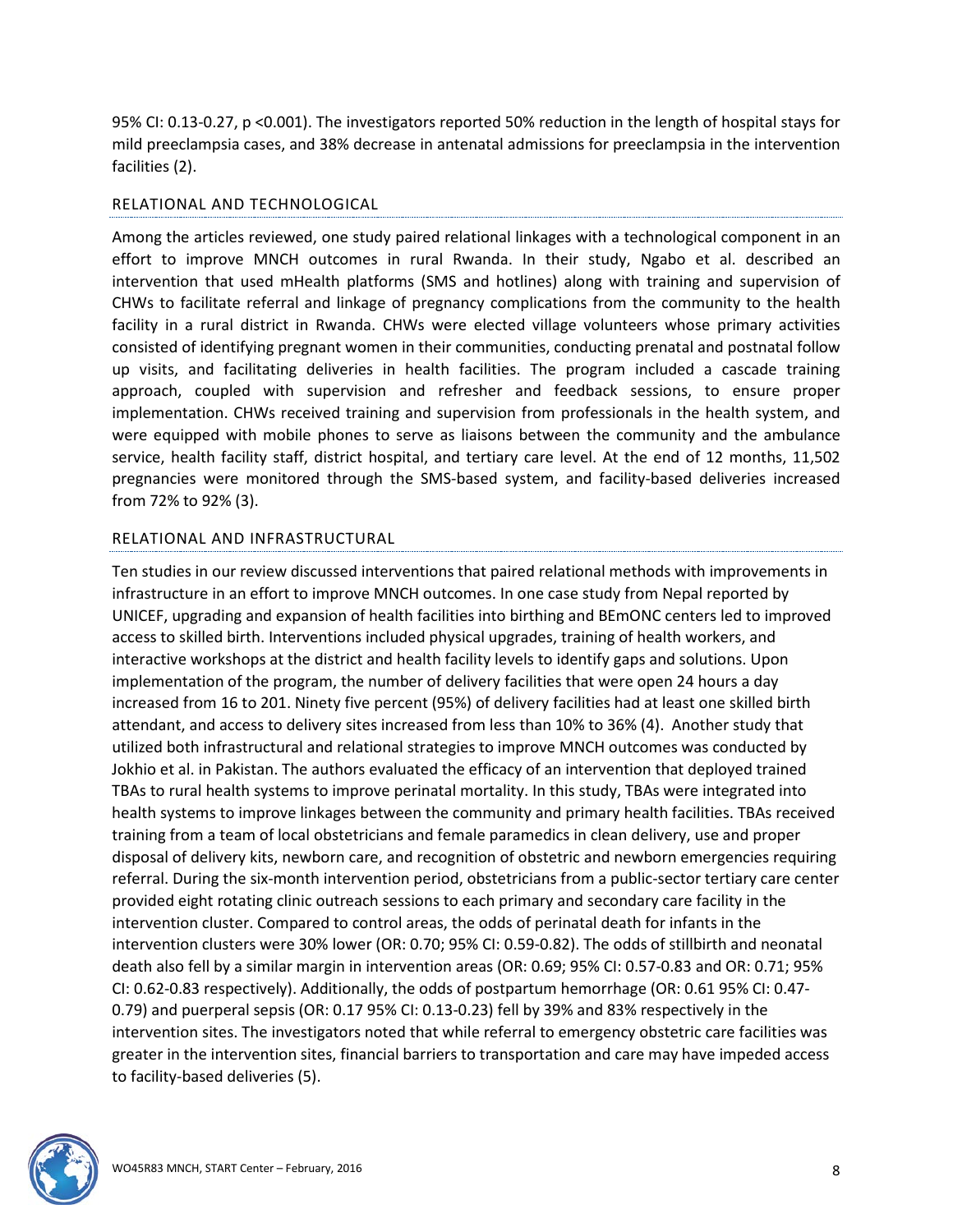### RELATIONAL, TECHNOLOGICAL, INFRASTRUCTURAL

Four studies evaluated the effects of interventions that combined relational, technological, and infrastructural strategies on MNCH outcomes. Interventions in these studies included strategies such as training of health workers, supportive supervision and mentorship, use of mHealth platforms such as SMS and phone calls to link various levels of the health system, and introduction of an ambulance system to facilitate referral and linkage of pregnancy complications from the community to the health facility level. A study by Midhet et al. in Pakistan provides one of the best case studies illustrating how these strategies work together to improve MNCH outcomes. In their cluster-randomized controlled trial, 16 intervention clusters received the following as part of the study: training for TBAs on clean delivery and recognition of obstetric and newborn complications, informational materials on MNCH for women, training of volunteers to facilitate village support groups, a local emergency transport/ambulance service (provided by local pick-up drivers who were trained on how to use stretchers and introduced to medical staff at the district hospital), training for obstetricians, pediatricians and anesthetists working at the district hospital, and very high frequency (VHF) wireless communication systems to link rural communities to the village health facilities and district hospital. The 16 clusters in the control arm continued to receive standard care. Compared to women in the control clusters, women from the intervention clusters were more likely to utilize the district hospital for problems arising in pregnancy, delivery, and immediately after delivery. Significantly more women in the intervention clusters had tetanus immunization and prophylactic iron therapy. Additionally, there was a small but significant increase in hospital deliveries in the intervention clusters compared to the control clusters. Perinatal and early neonatal mortality rates were significantly lower in the intervention clusters (perinatal: 95.6 per 1000 live births in control vs. 48.7 per 1000 live births in the intervention ( $p = 0.05$ ); early neonatal: 39.1 vs. 24.3,  $p = 0.05$ ) (6).

#### LEVELS OF INTER-FACILITY COLLABORATION/AREA-BASED TEAMWORK FOR MNCH

Our review identified three major health system levels where linkages and collaboration to improve MNCH outcomes can occur. These are the community level, the PHC level, and the secondary and tertiary facilities level. The studies we reviewed seem to indicate that the community level represents the front line, and a focus for many of the published reports of MNCH interventions. This is especially true in the more remote, under-resourced, and rural communities of low and middle-income countries. In these communities, the flow of patients from the community to the PHC and district hospital levels is limited by poor utilization of antenatal and postnatal care services and limitations in access to transportation and skilled clinical care at critical time points. Thus, in these communities, TBAs, CHWs, and volunteers are often utilized to perform important MNCH activities including identifying pregnancy complications, encouraging facility births, delivering education to address social and cultural barriers to access, and conducting referral of complicated cases to health centers or district hospitals.

Our review identified various levels of area-based collaborations as well as the mechanisms through which these collaborations are sustained. The collaborations we discuss below, illustrate that improving relational linkages between the community, and the PHC and district hospital levels can strengthen referral systems and improve MNCH outcomes even in cases where relational improvements were not the main interventional component. Descriptions of the various levels of collaboration and the

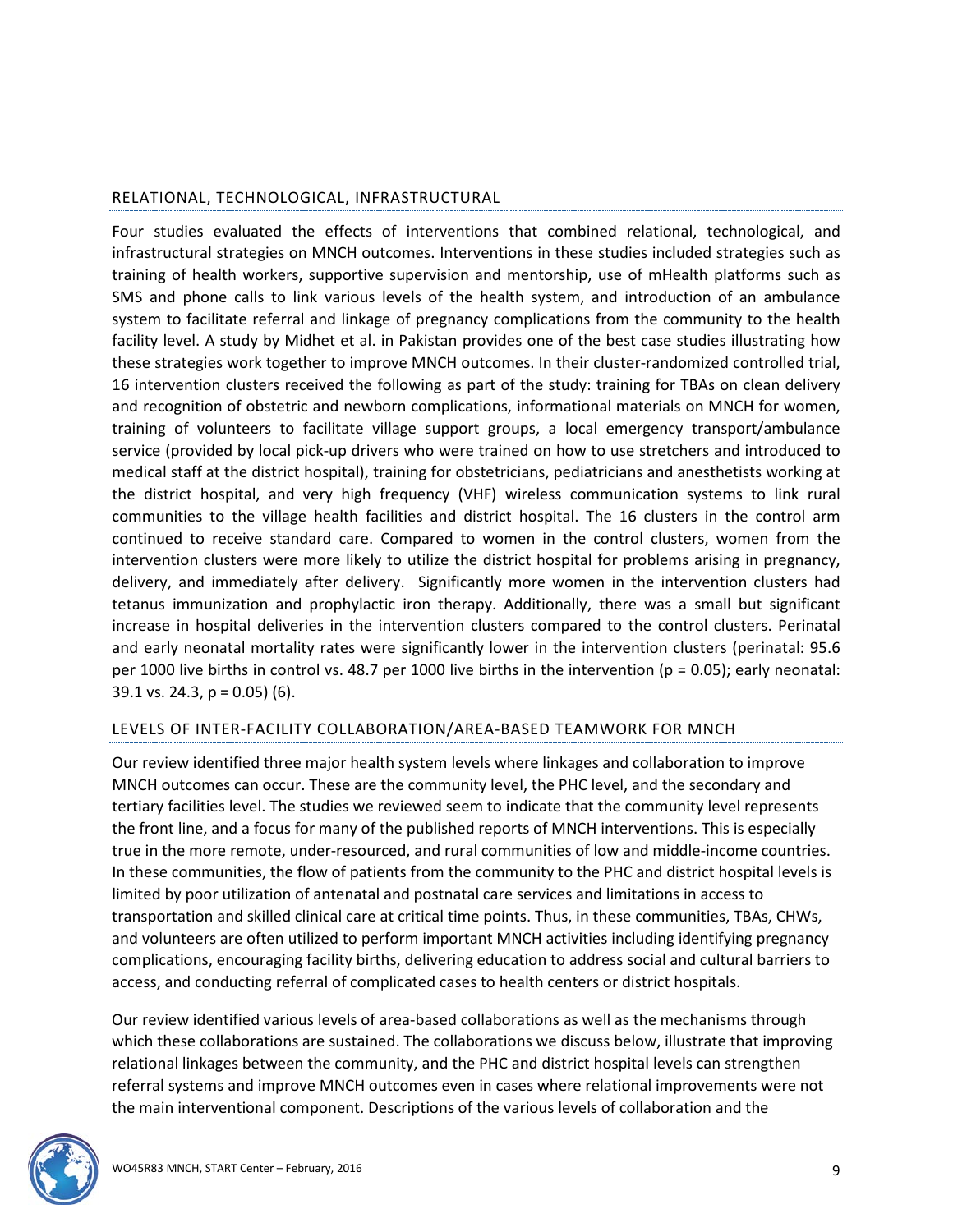mechanisms employed to promote and sustain linkages across different levels of the health care system, are discussed below.

### COMMUNITY LEVEL TO PRIMARY HEALTH CENTER AREA-BASED TEAMWORK FOR MNCH

In this level of area-based teamwork, the main linkage is between CHWs, TBAs, and other health cadres at the community level, and midwives and other health staff at the PHC level. Several studies discussed interventions where this type of collaboration was the main form of area-based teamwork. In this collaboration, CHWs and TBAs trained by facilitators from various levels of the health system are tasked with creating awareness about MNCH services in their communities, conducting home visits, following mother-infant pairs, and identifying and linking complicated EmONC cases to the PHC or district hospital. The CHWs and TBAs work very closely with the PHCs through various mechanisms to ensure that complicated pregnancy cases are promptly brought to the attention of staff at the PHC level. These mechanisms of collaboration include regular supportive supervision visits and meetings between PHC staff and CHWs/TBAs, mentoring of CHWs/TBAs by PHC staff on how to identify danger signs, referral mechanisms such as mHealth systems (SMS and phone calls), and ambulance services (3, 7-10). Across the range of studies reviewed, this form of collaboration generally led to improved MNCH outcomes. For example Fauveau et al. conducted a quasi-experimental study to evaluate the impact of improved linkages between CHWs, TBAs, and midwives at PHCs on maternal mortality. The authors found significantly lower maternal mortality due to obstetric complications in the intervention areas compared to control areas (1.4 vs. 3.8 per 1000 live births, p=0.02) (10).

# COMMUNITY LEVEL TO PRIMARY HEALTH CENTER TO DISTRICT/PROVINCIAL HOSPITAL AREA-BASED TEAMWORK FOR MNCH

In this form of collaboration, CHWs and TBAs work with PHCs, and in some cases with birthing centers and BEmONC clinics, to promote facility-based deliveries. The CHWs, TBAs, and PHC providers then work with district/provincial hospital staff to ensure unimpeded referral of complicated EmONC cases from the community level through the PHC to the district hospital. Several studies investigated the mechanisms through which CHWs, PHCs, and district hospitals worked together, and how effective these mechanisms were in improving MNCH outcomes (1, 3-6, 10-12). Mechanisms investigated included training for CHWs and PHC staff, supportive supervision visits by PHC or district hospital staff to CHWs and TBAs, and SMS and telephone calls to PHCs and district hospitals by CHWs and TBAs about complicated EmONC cases. For example, Ngabo et al. (2012) found that SMS-based reporting of EmONC cases coupled with a standby ambulance system facilitated collaboration between CHWs, health centers, and the district hospital and led to a 27% increase in facility-based deliveries within 12 months.

### COMMUNITY LEVEL TO DISTRICT/PROVINCIAL HOSPITAL AREA-BASED TEAMWORK FOR MNCH

This form of area-based teamwork for MNCH entailed CHWs and TBAs mainly working directly with district hospitals with limited involvement of the PHCs. This form of collaboration generally involved a referral process linking CHWs and TBAs directly to the district hospital. Such interventions were frequently facilitated using a mHealth mechanism such as mobile phones or VHF radio. These interventions also generally included standby availability of an ambulance system (3, 6, 13, 14). As discussed above, the study by Midhet et al. found that perinatal and early neonatal mortality rates were significantly lower in the intervention clusters where this form of collaboration was used.

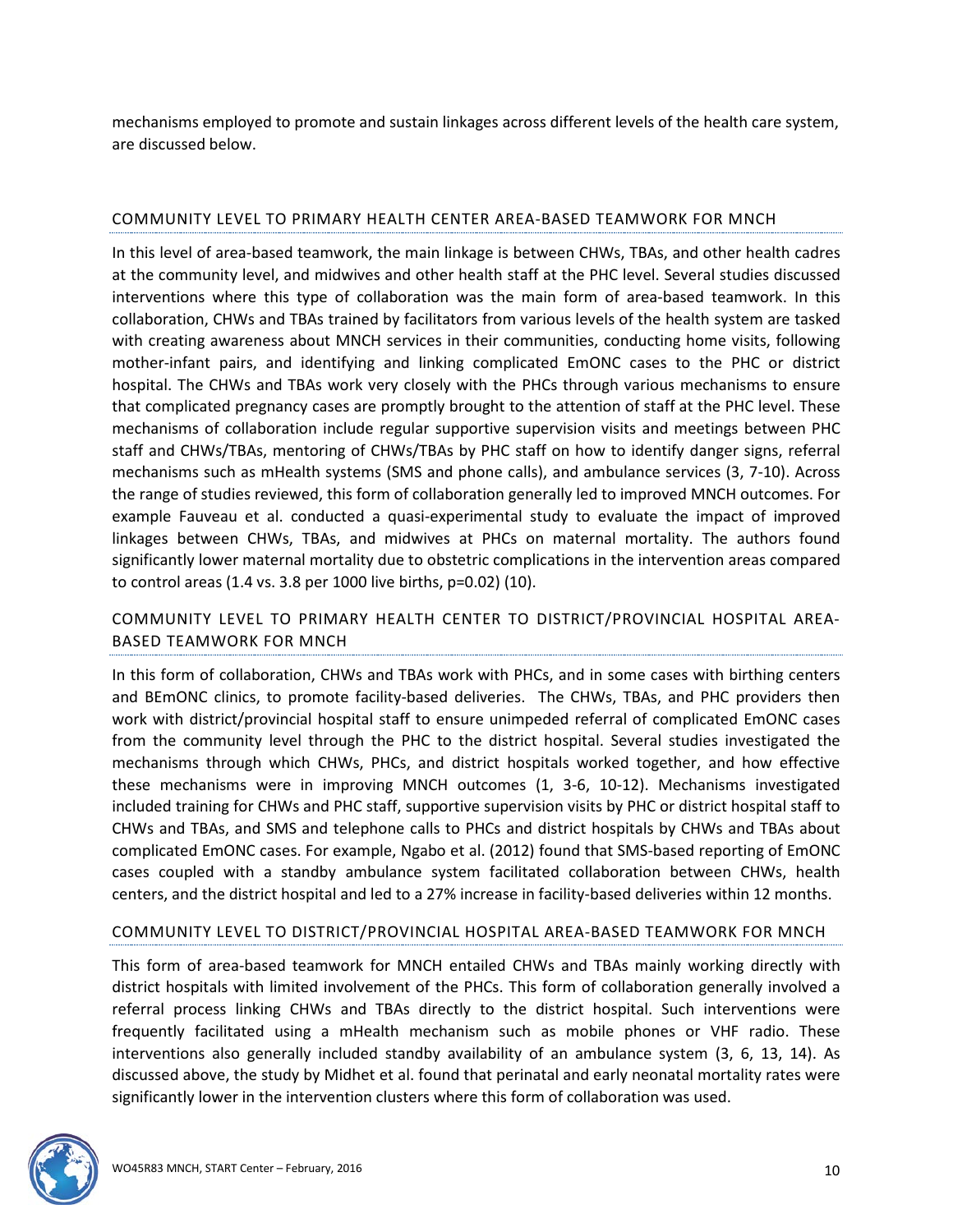# PRIMARY HEALTH CENTER TO DISTRICT/PROVINCIAL HOSPITAL AREA-BASED TEAMWORK FOR MNCH

This form of area-based teamwork was of particular interest to the MNCH team at the Foundation. However, despite a comprehensive search, the START team found few studies that specifically investigated this form of collaboration (1, 2, 15). One study that explored the PHC to district hospital collaboration was conducted in Jamaica. In this study on antenatal preeclampsia, McCaw-Binns et al. investigated how inter-facility collaboration between health centers (antenatal care clinics) and a CEmONC hospital might reduce the incidence of antenatal eclampsia. The intervention included guidelines on how to identify CEmONC cases requiring referral to the hospital. These were developed by the CEmONC hospital and disseminated to health centers in the intervention area. The intervention also included protocol changes on how to manage EmONC cases, and regular meetings between the health center staff, private practitioners, and the hospital staff. Compared with control parishes, the odds of experiencing eclampsia were significantly lower in the intervention parish: OR 0.19 (95% CI: 0.13-0.27; p<0.001 trend) (2).

PRIMARY HEALTH CENTER TO PRIMARY HEALTH CENTER OR HOSPITAL TO HOSPITAL COLLABORATIONS

This form of "horizontal" area-based teamwork for MNCH entails collaboration within the same level of the health system in the form of either PHC to PHC collaboration, department to department collaboration, or hospital to hospital collaboration (16-19). For example Robinson et al. reported findings of an intervention in Indonesia where experienced immunization nurses were posted to facilities with underperforming or inexperienced immunization nurses for a period of 1-2 weeks to provide on-the-job training. The visiting and host nurses were generally from PHCs in the same province. In some cases, they knew one another from quarterly MOH meetings. After 11 months, the number of reported doses in the 13 participating PHCs increased by 34% for diphtheria/pertussis/tetanus (DPT) vaccinations (4051 to 5421, p<0.0001), 38% for polio vaccinations (3626 to 4996, p<0.001), and 40% for measles vaccinations (3276 to 4593, p<0.001). Non-participating PHCs saw no improvement in the reported number of DPT vaccinations (16).

### <span id="page-10-0"></span>STRENGTHS AND LIMITATIONS

In completing this project, we identified a number of strengths to our approach. The literature search for this work order drew articles and reports on area-based teamwork from multiple sources including PubMed, Google Scholar, and a CDC database. Our results reflect articles from both MNCH and non-MNCH health areas. The framework used to categorize the interventions provides a useful approach to understanding area-based collaborations.

There were also limitations to our approach in this project. First, we utilized comprehensive literature review approach. This is more efficient than a formal systematic review, but may have failed to capture some articles. Additionally, we found limited evidence that specifically addressed the main objective of the work order. We believe this is primarily a result of the paucity of publications on this topic, rather

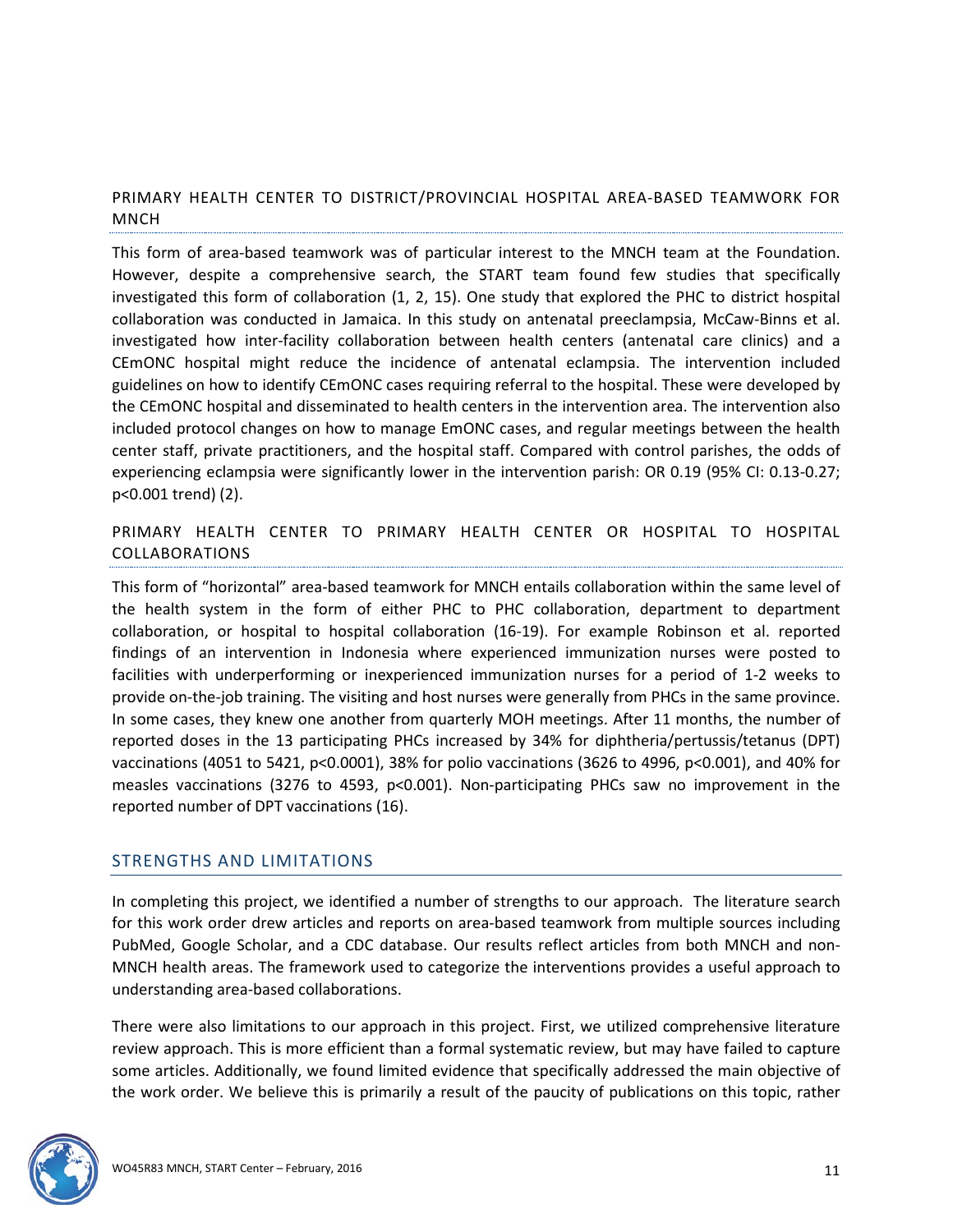than a specific issue with the search strategy. Finally, most of the evidence presented in this report came from evaluation of exploratory programs and preliminary studies, rather than institutionalized forms of inter-facility collaboration.

# <span id="page-11-0"></span>**CONCLUSIONS**

Our review in response to this work order found that programs and interventions in area-based collaboration for MNCH can be broadly categorized as focusing on improvements in one or more of three core features. These features include relational improvements to improve communication between health facilities and health workers across levels of the health system, infrastructural improvements to health facilities and transport systems, and technological improvements.

Evidence suggests that strengthening relational linkages between primary and secondary health facilities leads to improved MNCH outcomes. However, the majority of the evidence for relational linkages came from interventions geared towards improving collaboration between TBAs and CHWs at the community level and health staff at the PHC and district hospital levels. These studies have shown that improving relational linkages between the community level and the PHC or district hospital level can strengthen referral systems and improve a number of MNCH outcomes. However, optimal settings for improved relational linkages typical of quality improvement and collaborative programs require that minimum communication and infrastructural components are in place. We suspect that in the absence of linkages to the community level, the flow of patients to the PHC and district hospital levels would be limited. This may account for the relatively larger number of studies identified in our search that aimed to improve relational linkages beginning at the community level as a component of an intervention.

In summary, we identified a relatively small body of literature addressing area-based teamwork to improve outcomes in MNCH. Nonetheless, the available data generally support the importance of areabased communication between the community, primary health care facilities, and district hospitals to improve outcomes for pregnant women and newborns. Many health programs may not publish the findings from their efforts to improve communication across levels of the health care system. Delphi approaches could be used to complement the information compiled from this effort. Finally, while we have shown that there is a relatively small body of literature addressing area-based communication for MNCH, we feel that this may represent an opportunity in terms of potential for new implementation research and program evaluation.

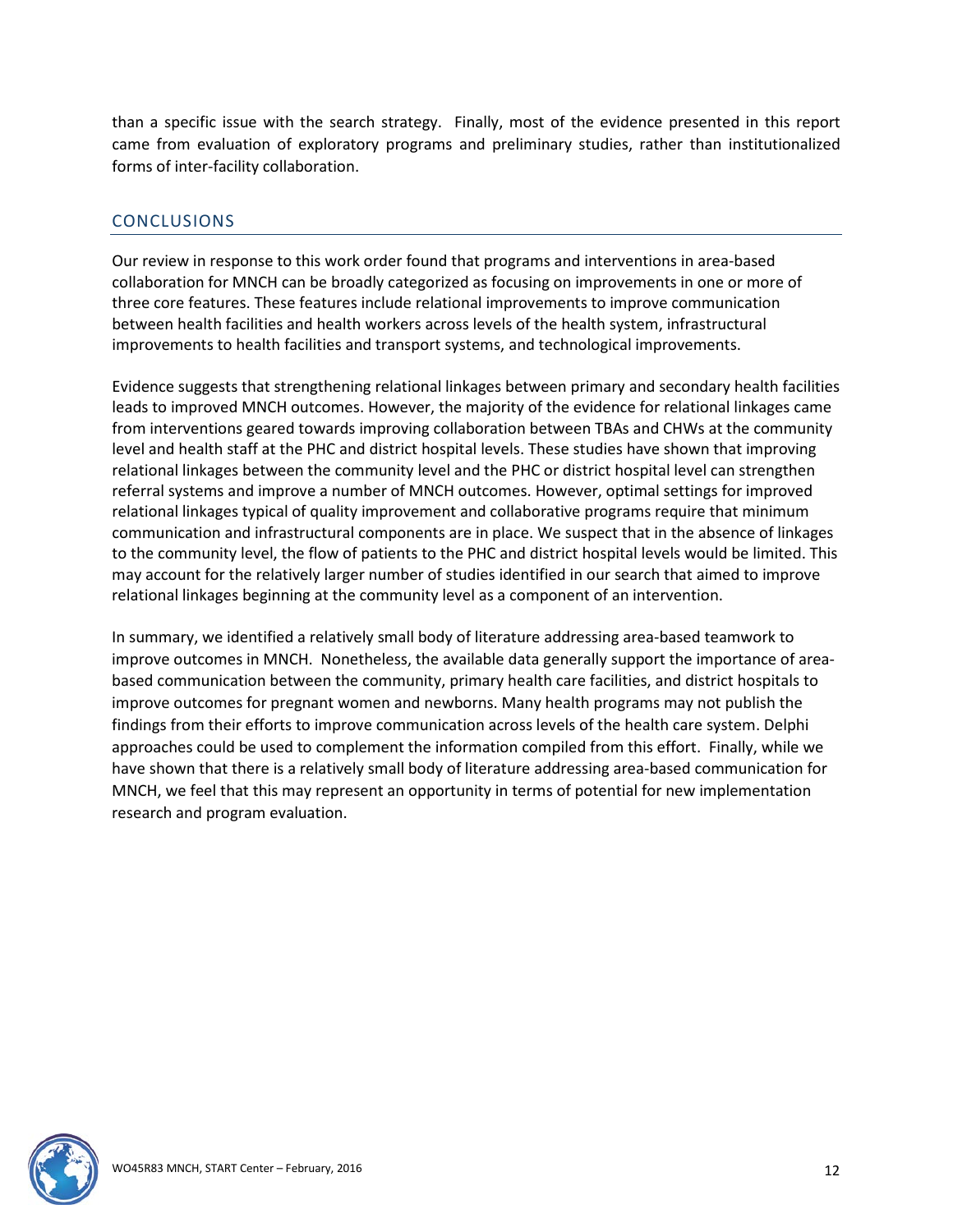# <span id="page-12-0"></span>APPENDIX 1: WORK ORDER

Date: 8/25/2015

Request Name: Jerker Liljestrand

#### Work Order **###**, Request **###**

This Request scope ("*Scope*") is agreed pursuant to and hereby made a part of Work Order ### (the "*Work Order*"), by and between the Bill & Melinda Gates Foundation (the "*Foundation*") and the University of Washington ("*University*"). Capitalized terms not otherwise defined in this Scope shall have the same meaning as set forth in the Agreement between the parties dated March 31, 2011. The Work Order's terms will control over any conflicting terms in this Scope, unless this Scope expressly states otherwise.

SPECIFIC DESCRIPTION OF BRIEFING/PROJECT, INCLUDING PURPOSE AND AUDIENCE:

#### **Background**:

"Area based teamwork for MNCH" seeks to find local mechanisms for systematic interaction between health center level and hospital level, e.g. in a province. The MNCH team believes "area based teamwork for MNCH" is a critical factor for improving quality of care in facilities however there is limited evidence on this topic.

With the rapid increase in facility births in many low and middle-income countries, quality of care issues have come in focus. For skilled birth attendance or facility birth to be effective, and not do more good than harm, quality needs to be gradually improved, and clinical interventions need to develop over time.

While there are many approaches to quality improvement, one that mostly is missed is to establish continuous collaboration between the local referral hospital (RH), and the peripheral units (health centers or smaller hospitals) in the respective catchment area. Since the local referral hospital (typically the closest CEmONC hospital, or provincial hospital) will/should receive the referred, complicated cases that cannot be solved at the primary level, the RH is a natural partner. Key RH staff, e.g. a few committed doctors/obstetricians and a few committed midwives, can do much to improve care at health center (HC) level.

This continuous "area based team work for maternal newborn health" can consist of e.g.

- Regular meetings for feedback on recent cases, eventually with mutual feedback
- Trainings responding to current needs
- HC midwives spend time in the hospital
- Developing a common "care approach" to various scenarios
- Mentoring or supervision of HC staff
- "clinical hotline" HC midwives being able to call in to the delivery room of the RH to get advice, report on an ongoing emergency referral, call for feedback 1-2 days after such a referral, or call for a advice on a current non-emergency case
- General "stewardship" by key hospital staff towards HC midwives

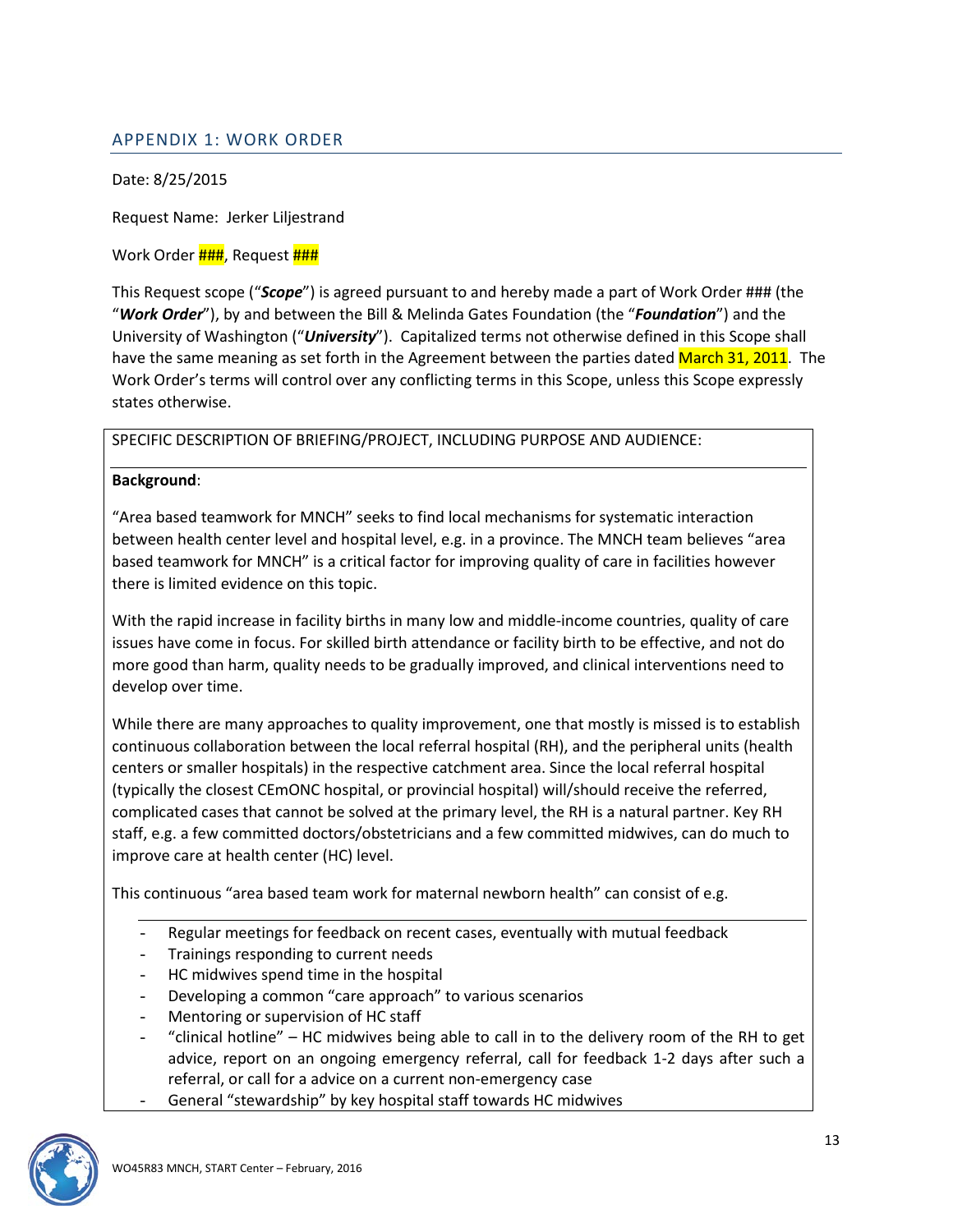In many countries, there is little communication between RH staff and HC staff. HC staff do not know the evolution of women/babies they have referred, and do not get any guidance from RH staff …nor possibility to provide feedback to the RH staff. This is a missed opportunity.

Little has been published on "area based teamwork for MNCH", even though some countries have strong experiences of such work. The study aims to carefully search the literature for such experiences and studies. Trying to improve primary MNH care, could possibly require some limited co-investment into RH care, for RHs to be able to be good shepherds of primary care facility staff.

### **Objective**:

To identify and review existing evidence of "area based teamwork for MNCH". The objective is to review previously documented cases, and to identify areas of critical gaps in the literature to better understand potential for impact to help shape future investments in this area.

TIMELINE / DUE DATE:

Final draft - December 2015

DELIVERABLE:

A comprehensive literature review of area based teamwork for MNCH.

SHARING PERMISSION: yes/no

Do you allow the contents and deliverables developed from this work order to be shared and published to the public? If the contents resulting from this work order are shared, the university team will determine the authorship, as well as, any medium and publications used; including, but not limited to: journals, external websites, and symposiums.

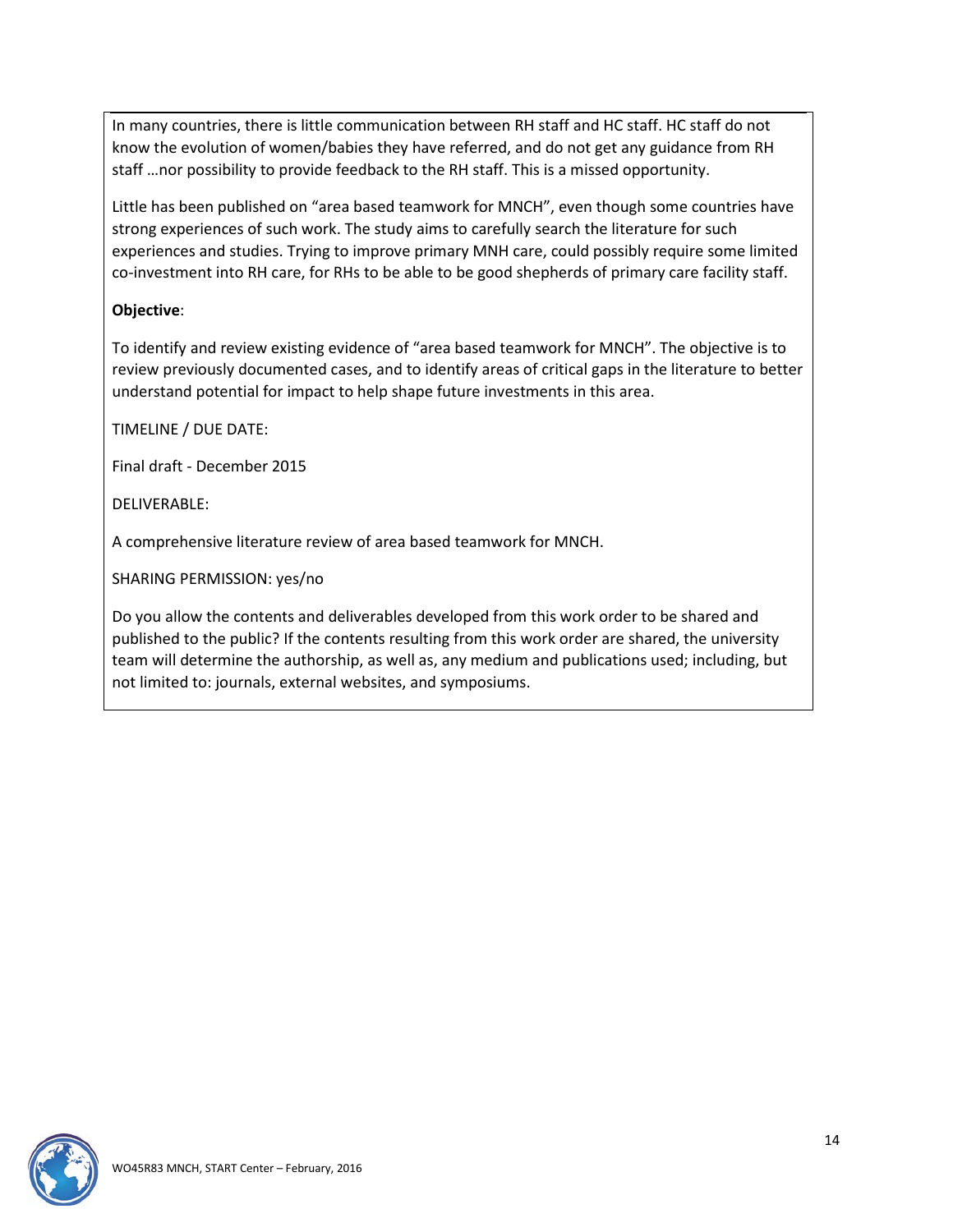# <span id="page-14-0"></span>**REFERENCES**

1. Mwaniki MK, Vaid S, Chome IM, Amolo D, Tawfik Y. Improving service uptake and quality of care of integrated maternal health services: the Kenya Kwale District improvement collaborative. BMC Health Serv Res. 2014;14:416.

2. McCaw-Binns AM, Ashley DE, Knight LP, MacGillivray I, Golding J. Strategies to prevent eclampsia in a developing country: I. Reorganization of maternity services. Int J Gynaecol Obstet. 2004;87(3):286-94.

3. Ngabo F, Nguimfack J, Nwaigwe F, Mugeni C, Muhoza D, Wilson DR, et al. Designing and Implementing an Innovative SMS-based alert system (RapidSMS-MCH) to monitor pregnancy and reduce maternal and child deaths in Rwanda. Pan Afr Med J. 2012;13:31.

4. UNICEF. Establishing and sustaining birthing centres closer to communities (Innovative Approaches to Maternal and Newborn Health Compendium of Case Studies). UNICEF, 2013.

5. Jokhio AH, Winter HR, Cheng KK. An intervention involving traditional birth attendants and perinatal and maternal mortality in Pakistan. N Engl J Med. 2005;352(20):2091-9.

6. Midhet F, Becker S. Impact of community-based interventions on maternal and neonatal health indicators: Results from a community randomized trial in rural Balochistan, Pakistan. Reprod Health. 2010;7:30.

7. Ramsey K, Hingora A, Kante M, Jackson E, Exavery A, Pemba S, et al. The Tanzania Connect Project: a cluster-randomized trial of the child survival impact of adding paid community health workers to an existing facility-focused health system. BMC Health Serv Res. 2013;13 Suppl 2:S6.

8. Roberton T, Applegate J, Lefevre AE, Mosha I, Cooper CM, Silverman M, et al. Initial experiences and innovations in supervising community health workers for maternal, newborn, and child health in Morogoro region, Tanzania. Hum Resour Health. 2015;13:19.

9. Frimpong JA, Helleringer S, Awoonor-Williams JK, Yeji F, Phillips JF. Does supervision improve health worker productivity? Evidence from the Upper East Region of Ghana. Trop Med Int Health. 2011;16(10):1225-33.

10. Fauveau V, Stewart K, Khan SA, Chakraborty J. Effect on mortality of community-based maternity-care programme in rural Bangladesh. Lancet. 1991;338(8776):1183-6.

11. Darmstadt GL, Baqui AH, Choi Y, Bari S, Rahman SM, Mannan I, et al. Validation of community health workers' assessment of neonatal illness in rural Bangladesh. Bull World Health Organ. 2009;87(1):12-9.

12. Council P. A P4P model for increased utilization of maternal newborn and child health services in Bangladesh. Population Council, 2011.

13. Bailey PE, Szaszdi JA, Glover L. Obstetric complications: does training traditional birth attendants make a difference? Rev Panam Salud Publica. 2002;11(1):15-23.

14. Cole-Ceesay R, Cherian M, Sonko A, Shivute N, Cham M, Davis M, et al. Strengthening the emergency healthcare system for mothers and children in The Gambia. Reprod Health. 7. England2010. p. 21.

15. Tawfik Y, Rahimzai M, Ahmadzai M, Clark PA, Kamgang E. Integrating family planning into postpartum care through modern quality improvement: experience from Afghanistan. Glob Health Sci Pract. 22014. p. 226-33.

16. Robinson JS, Burkhalter BR, Rasmussen B, Sugiono R. Low-cost on-the-job peer training of nurses improved immunization coverage in Indonesia. Bull World Health Organ. 2001;79(2):150-8.

17. Althabe F, Buekens P, Bergel E, Belizan JM, Campbell MK, Moss N, et al. A behavioral intervention to improve obstetrical care. N Engl J Med. 2008;358(18):1929-40.

18. Patrick M, Arsalo I, Philips N, Bergh AM, Pattinson RC. Is tele-facilitation a viable alternative to conventional faceto- face facilitation? S Afr Med J. 2006;96(1):10.